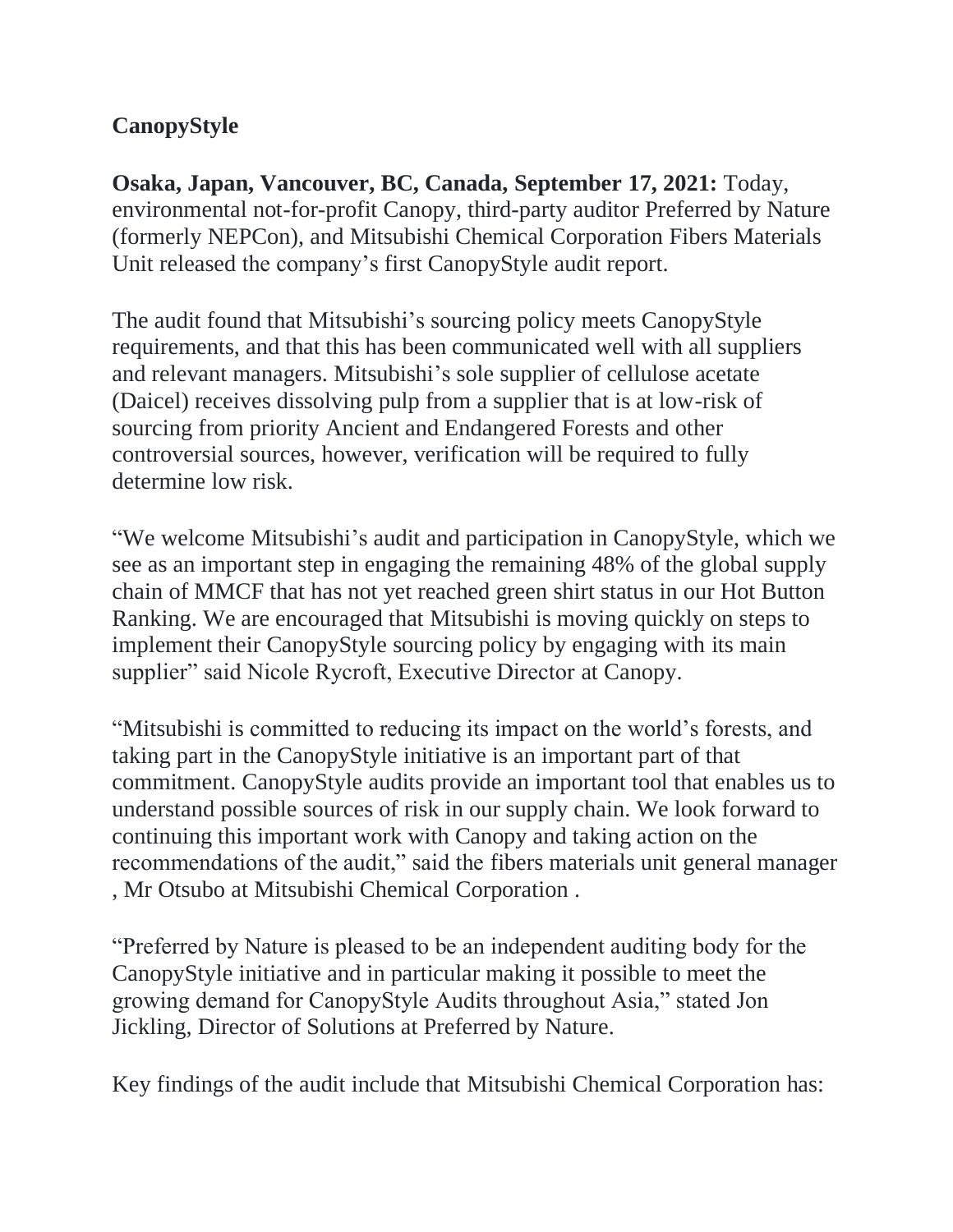- Developed a sourcing policy in line with CanopyStyle initiative and communicated this policy with all suppliers, and has developed a risk assessment for its suppliers.
- Obtained FSC-CoC certification for its facility, and only deals with material that qualifies as FSC Controlled Wood.

Moving forward, Canopy recommends that Mitsubishi Chemical Corporation:

- Engage with Daicel to encourage the company to undertake a CanopyStyle audit. By doing so, Daicel will be able to determine whether all of their suppliers are in fact low risk. In turn, Mitsubishi will be able to determine its eligibility for low-risk status.
- Ensure that contracts with current and future suppliers include a requirement to implement Mitsubishi's fibre sourcing and forest policy, and communicate this with suppliers.
- Develop and implement an action plan to collaborate with innovative companies and suppliers to encourage the development of Next Generation alternative fibres in a commercially competitive way.
- Work with Canopy to support conservation solutions for key Ancient and Endangered Forests.

The full audit report can be found at:

[https://preferredbynature.org/sites/default/files/publicsummaries/Final\\_CanopyStyle](https://preferredbynature.org/sites/default/files/publicsummaries/Final_CanopyStyle%20Audit%20Report_Mitsubishi%20Chemical.pdf) [%20Audit%20Report\\_Mitsubishi%20Chemical.pdf](https://preferredbynature.org/sites/default/files/publicsummaries/Final_CanopyStyle%20Audit%20Report_Mitsubishi%20Chemical.pdf)

For more Information:

Laura Repas, Canopy laura.r@canopyplanet.org +1-416-729-7484